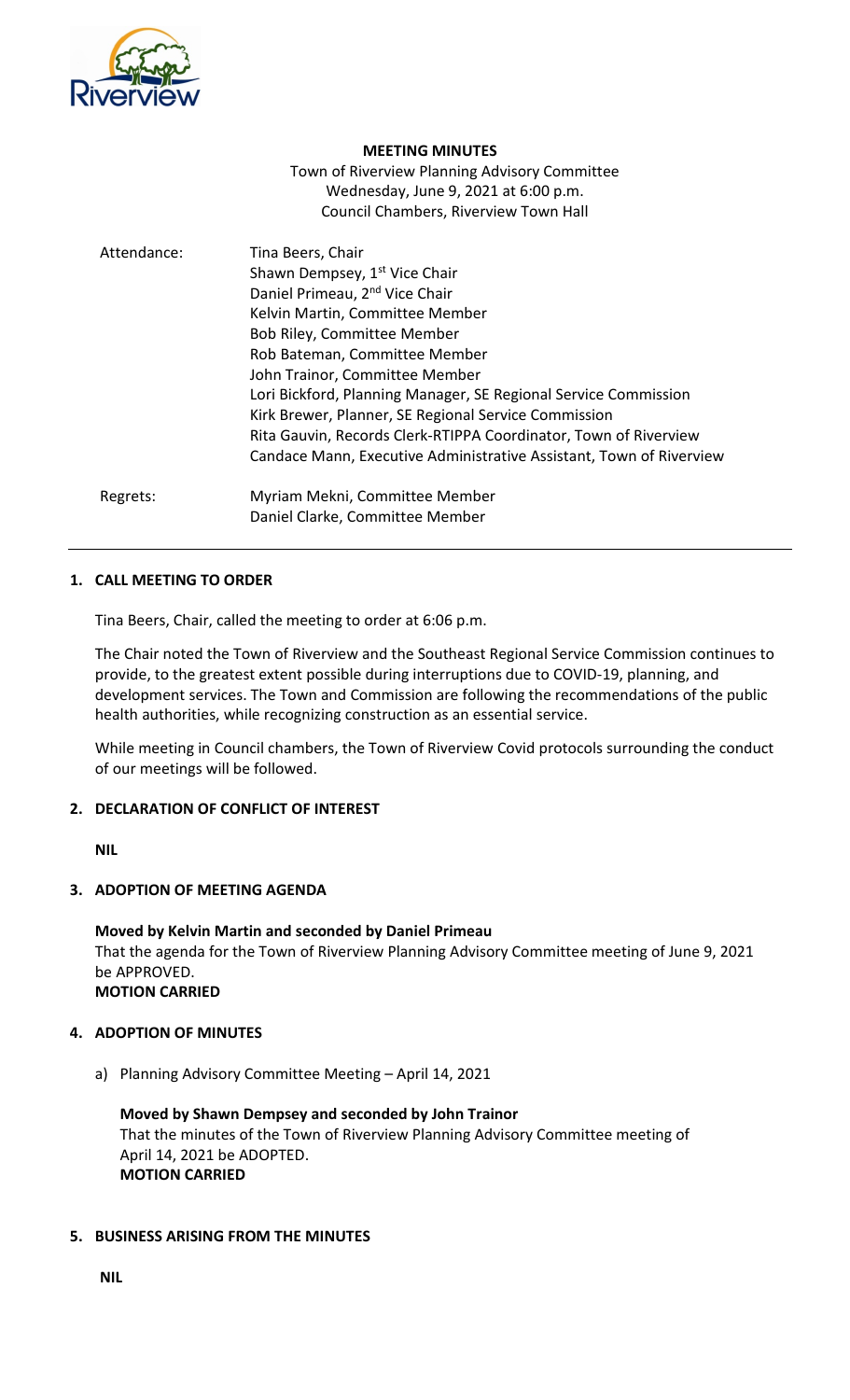## **6. VARIANCE, TEMPORARY APPROVALS, CONDITIONAL USES, RULINGS OF COMPATIBILITY AND NON-CONFORMING USES**

**NIL**

## **7. TENTATIVE SUBDIVISIONS**

**NIL**

## **8. BY-LAW AMENDMENTS, ZONING AND MUNICIPAL PLAN MATTERS**

a) Town of Riverview, Henderson Street (PID 01042902) - Committee consent on sale of Lands for Public Purposes. (File # 21-936)

Kirk Brewer presented an application to seek the views of the Planning Advisory Committee in order to sell a portion of Lands for Public Purposes (PID 01042902) to seven adjacent property owners on Henderson Avenue.

In December of 2020, seven property owners along Henderson Avenue made a written request to Riverview Town Council to consider selling a portion of land (PID 01042902) located at Brian Crease Memorial Field. This would extend each of their properties by approximately 60 feet which would enable them to ensure the tree buffer would remain on their property and/or to remove trees in order to build accessory buildings and structures that would not fit their existing lots.

With increased development pressure, tree buffers are a town-wide concern, and K. Brewer has received multiple calls from property owners with concerns regarding what may happen to their property lines in the future. In this case, the property owners are asking to buy a small portion of land. The property owners also expressed their current lots are too small to meet their needs for the accessory buildings they wish to build.

Council has agreed to move forward with the sale provided all costs associated with the application would be borne by the property owners and not by the Town, and that the Planning Advisory Committee agrees to the sale as per the *Community Planning Act*.

None of the Municipal Plan Policies come into effect as the existing ball field will not be affected by the proposed subdivision and sale of the land. The Director of Parks and Recreation noted there are no long-terms plans for this portion of land as part of their recreation master plan.

The entire property is zoned as Parks, Recreation, Institutional. Some property owners may be looking to build accessory buildings requiring re-zoning to the R1 to allow those buildings to be built. Council will proceed with rezoning of the land in a separate process. Once the land is rezoned, it will be subdivided and sold.

K. Brewer outlined that some of the property owners have accessory buildings that are currently encroaching on Town land and the sale of the land would rectify this issue. There is a hefty tree buffer that would remain between the future private properties and the current parking lot of the ball field.

There are no public notice requirements for the sale of Lands for Public Purposes or for the recommendation of the Planning Advisory Committee. The standard public rezoning process will be followed when time comes to re-designate and rezone this portion of land.

K. Brewer confirmed and explained to K. Martin that Town Council would have the final say in regards to rezoning since it is only a Council issue as it is Town land. The committee needs to vote in favour of the sale in order for Council to authorize the sale for LPP.

K. Brewer confirmed with D. Primeau there would be a separate motion for rezoning to R1. For financial reasons, Council has planned to move forward with the rezoning prior to the subdivision of the land. When rezoning a piece of land, the rezoning must be registered towards that PID, so if the subdivision would occur first, the Town would be registering the rezoning on seven separate properties which would result in seven separate fees. This method, it is one fee to rezone a portion of the land and once it is rezoned, a subdivision and sale will move forward. The rezoning process will start at the Council's July meeting and at the August PAC meeting, the PAC written views will be requested on the rezoning portion.